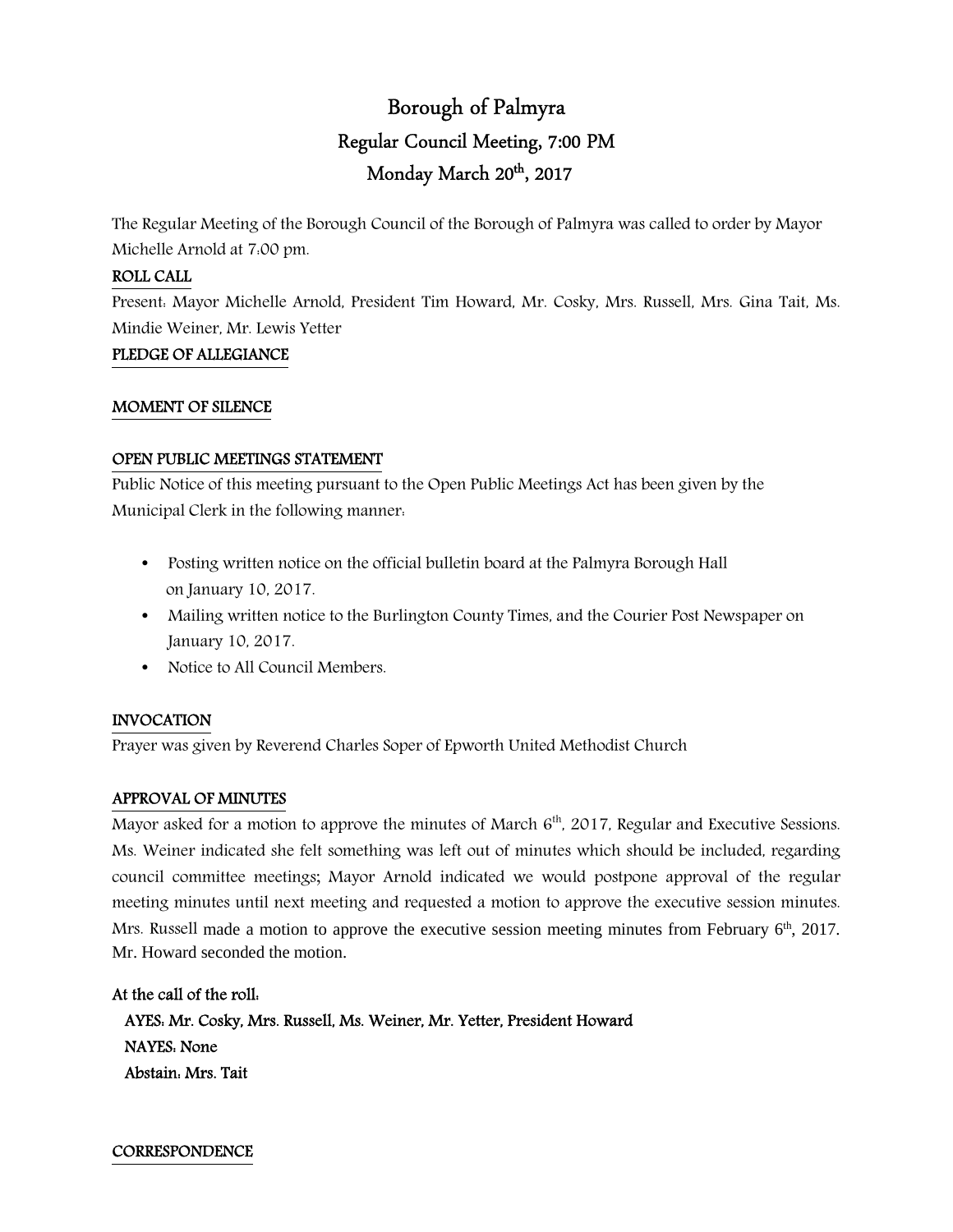Mayor Arnold acknowledged a posting on our Facebook Page from Mary Tennison thanking the Public Works Department for prompt and friendly service.

#### PUBLIC PORTION

This public portion is for discussion on professional updates, resolutions and ordinances listed on the agenda. Please sign in at the podium, state your name and address for the record. Council will give all comments appropriate consideration. Each citizen will be allotted up to five (5) minutes to speak, in order to allow everyone an opportunity to ask questions and express their opinions or concerns. Please direct all comments to the Mayor. Each citizen may only speak once during each public portion.

Mrs. Russell made a motion to open the public portion, President Howard second the motion.

#### At the call of the roll: All voted in favor of the motion

Bob Rader – Harbour Drive Mr. Rader asked what does, Resolution 2017-97 self-examination of the 2017 Budget, mean exactly, who is doing this self-exam? Mr. Gural explained that every so often if certain circumstances are met a municipality is permitted to do a self-exam of their budget (internally) along the assistance of the Auditor, instead of having to send it to the state for their review. The Borough has met all that criteria. Ms. Condo further stated that we are permitted every two years to do selfexamination of the budget as long as we meet certain criteria, this is our second year and next year we will be under state review.

Brian Norcross – Morgan Avenue Mr. Norcross inquired, what is the \$3,000.00 change order for ERI for the Harbour Drive Project for? Mayor Arnold indicated it was for the additional traffic counts which need to be completed. Mr. Norcross also inquired about Ordinance 2017-1. He wanted to know what the policy was and if it complied with federal laws. Mayor Arnold stated we established a policy as to how the Veterans deductions would be processed so that it was not subject to interpretation. Mayor further indicated the ordinance does comply with all State and Federal laws.

Mrs. Russell made a motion to close the public portion. Mr. Cosky seconded the motion.

# At the call of the roll: All voted in favor of the motion

# ORDINANCES ON SECOND READING (Public Hearing).

Ordinance 2017-1, An Ordinance Of The Borough Of Palmyra, County Of Burlington, State Of New Jersey, Establishing Policy for Property Tax Exemption on Dwelling House of One Hundred Percent Totally Disabled Veteran or Surviving Spouse.

Mrs. Russell made a motion to open the public portion. President Howard seconded the motion.

#### At the call of the roll:

# All voted in favor of the motion

No one from the public wishing to be heard, President Howard made a motion to close the public portion. Mrs. Russell seconded the motion.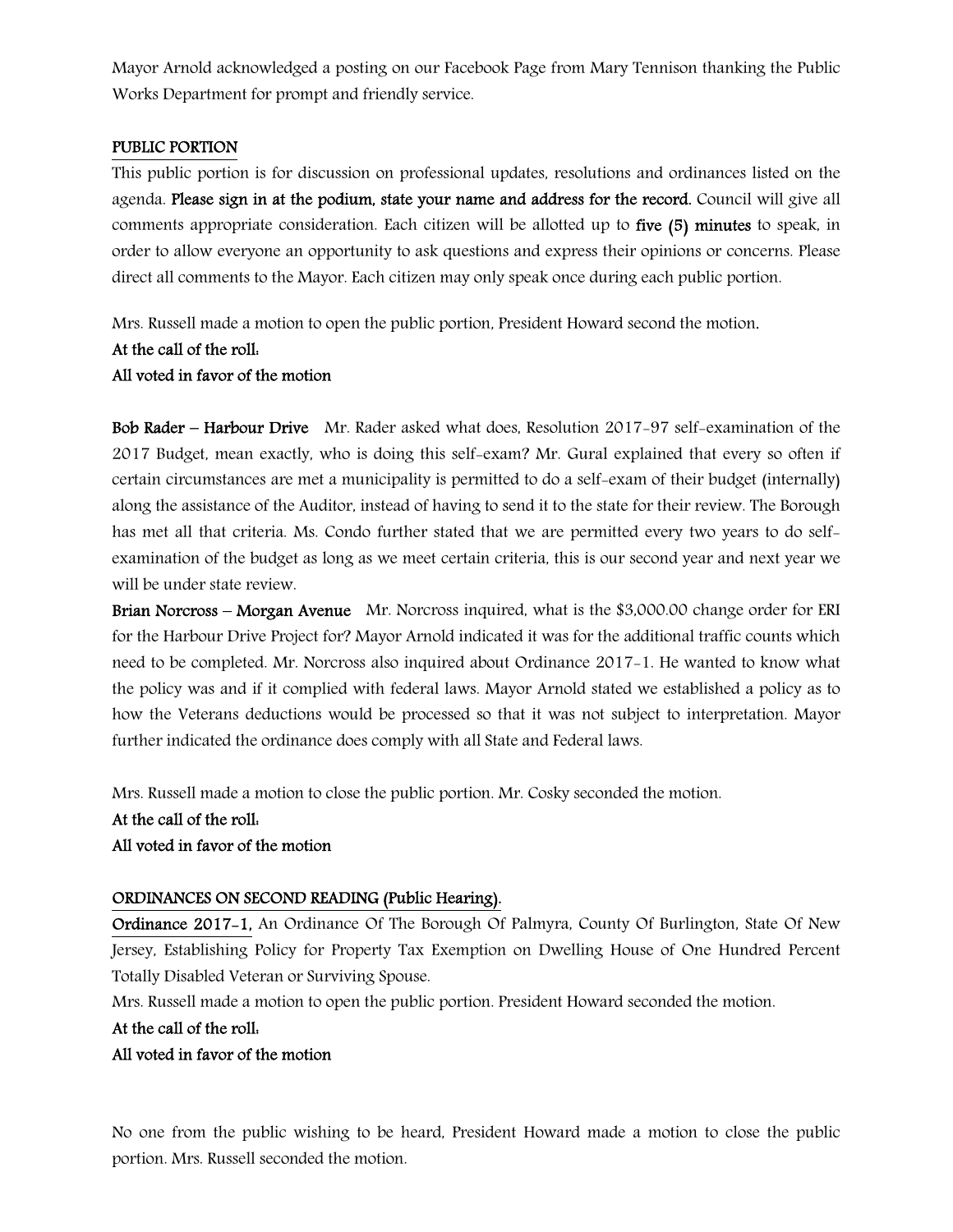A motion was made by Mrs. Russell to approve Ordinance 2017-1 as read. President Howard seconded the motion.

At the call of the roll, the vote was: AYES: Mr. Cosky, Mrs. Russell, Mrs. Tait, Ms. Weiner, Mr. Yetter, President Howard NAYES: None Ordinance Adopted 03/20/2017

Ordinance 2017-2, An Ordinance of the Borough of Palmyra, County of Burlington, State Of New Jersey, Amending Chapter 90: Vehicles and Traffic of the Code of the Borough of Palmyra Designating W. Charles Street and Park Avenue A Multi-Stop Intersection.

Mrs. Russell made a motion to open the public portion. President Howard seconded the motion.

At the call of the roll:

# All voted in favor of the motion

No one from the public wishing to be heard, Mrs. Russell made a motion to close the public portion. Mr. Cosky seconded the motion.

At the call of the roll: All voted in favor of the motion

A motion was made by Mrs. Russell to approve Ordinance 2017-2 as read. Mr. Cosky seconded the motion.

At the call of the roll, the vote was: AYES: Mr. Cosky, Mrs. Russell, Mrs. Tait, Ms. Weiner, Mr. Yetter, President Howard NAYES: None Ordinance adopted 03/20/2017

# RESOLUTIONS Consent Agenda

Resolution 2017-89 to Resolution 2017-99 will be enacted as a single motion, if any resolution needs additional discussion it will be removed from the consent agenda and voted on separately.

- Resolution 2017-89, Resolution Appointing Daniel Hubel to the Borough of Palmyra Police Department
- Resolution 2017-90, Resolution Authorizing a Refund, of the Kitchen Orientation Fee Paid Twice, To Yolanda McGee of Veterans Drive, Palmyra, NJ in the Amount of \$10.00
- Resolution 2017–91, Resolution Appointing Dave Austin as Shade Tree Officer for the Borough of Palmyra Effective February 22<sup>nd</sup>,2017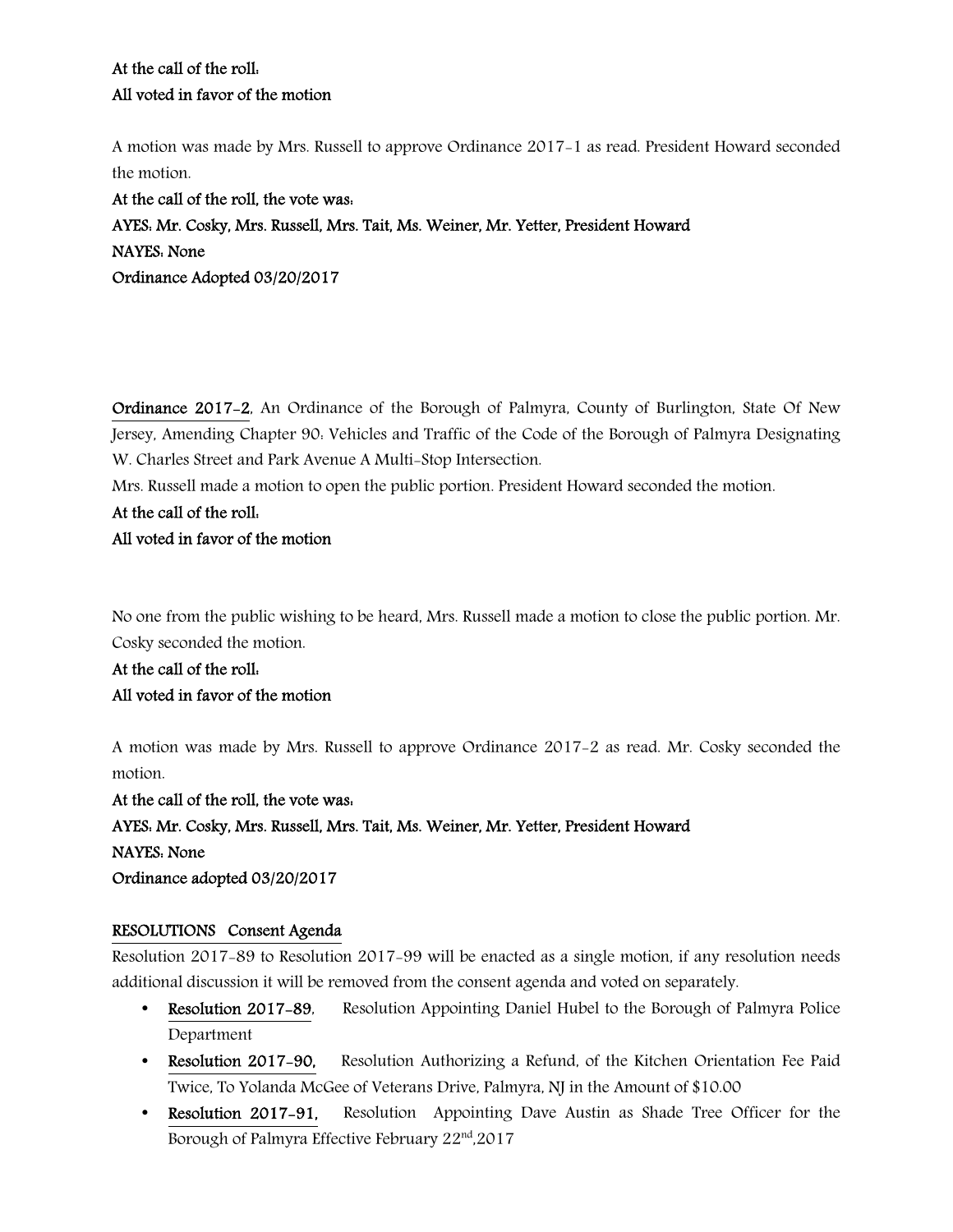- **Resolution 2017-92.** Resolution Authorizing Refund of Tax Overpayments for Block 118 Lot 14
- Resolution 2017-93, Resolution Appointing Ernest McGill as Stormwater Coordinator for the Borough of Palmyra
- Resolution 2017-94, Resolution Approving the Person-To-Person Transfer of Plenary Retail Consumption License with Broad Package Privilege, License Number #0327-32-003-006 to Mark Oberg/Oberg L.L.C.
- Resolution 2017–95, Resolution Awarding a contract to ERI for the Borough Street Map/Inventory Update project in the amount of \$10,500.00 per their proposal dated February 28th, 2017
- Resolution 2017–96, Resolution Awarding a Contract Change Order to ERI for the Harbour Drive Evaluation Project for Additional Traffic Counts in the amount of \$3,000.00 per their proposal dated February 28<sup>th</sup>, 2017.
- Resolution 2017-97, Resolution Authorizing Self-Examination of the 2017 Budget
- Resolution 2017–98, Resolution Commemorating and Congratulating the Burlington County Municipal Joint Insurance Fund on 25 Years of Successful Operations
- Resolution 2017-99,Resolution Authorizing the Payment of Bills for the Month of March 2017 In The Amount Of \$1,968,175.21.

Mayor Arnold requested Resolution 2017-89 be removed from the consent agenda.

Ms. Weiner requested Resolution 2017-95 and Resolution 2017-96 be removed from the consent agenda for additional discussion.

Mrs. Russell requested Resolution 2017-99 be removed from the consent agenda for additional discussion.

Mrs. Russell made a motion to approve Resolution 2017-89 Appointing Daniel Hubel to the Borough of Palmyra Police Department. Mr. Cosky seconded the motion.

# At the call of the roll:

AYES: Mr. Cosky, Mrs. Russell, Mrs. Tait, Ms. Weiner, Mr. Yetter, President Howard NAYES: None

# Oath of Office Administered by Mayor Arnold with Father, George Hubel holding Bible for Daniel Hubel and brother Alex Hubel and mother Mrs. Hubel standing in support.

I Daniel Hubel do solemnly swear that I will support the Constitution of the United State and the Constitution of the State of New Jersey and I will bear true faith and allegiance to the same and to the Government established in the United States and in this State under the authority of the people. I also do solemnly swear that I will faithfully, impartially and justly perform all the duties of Patrolman for the Borough of Palmyra in Burlington County, according to the best of my ability…So help me God.

Chief Pearlman commented Daniel comes from a family of Police Officers, his brother Alex Hubel is also currently working for the Borough of Palmyra Police Department. Mr. Hubel comes to us from the Mount Holly Police Department where he was working part-time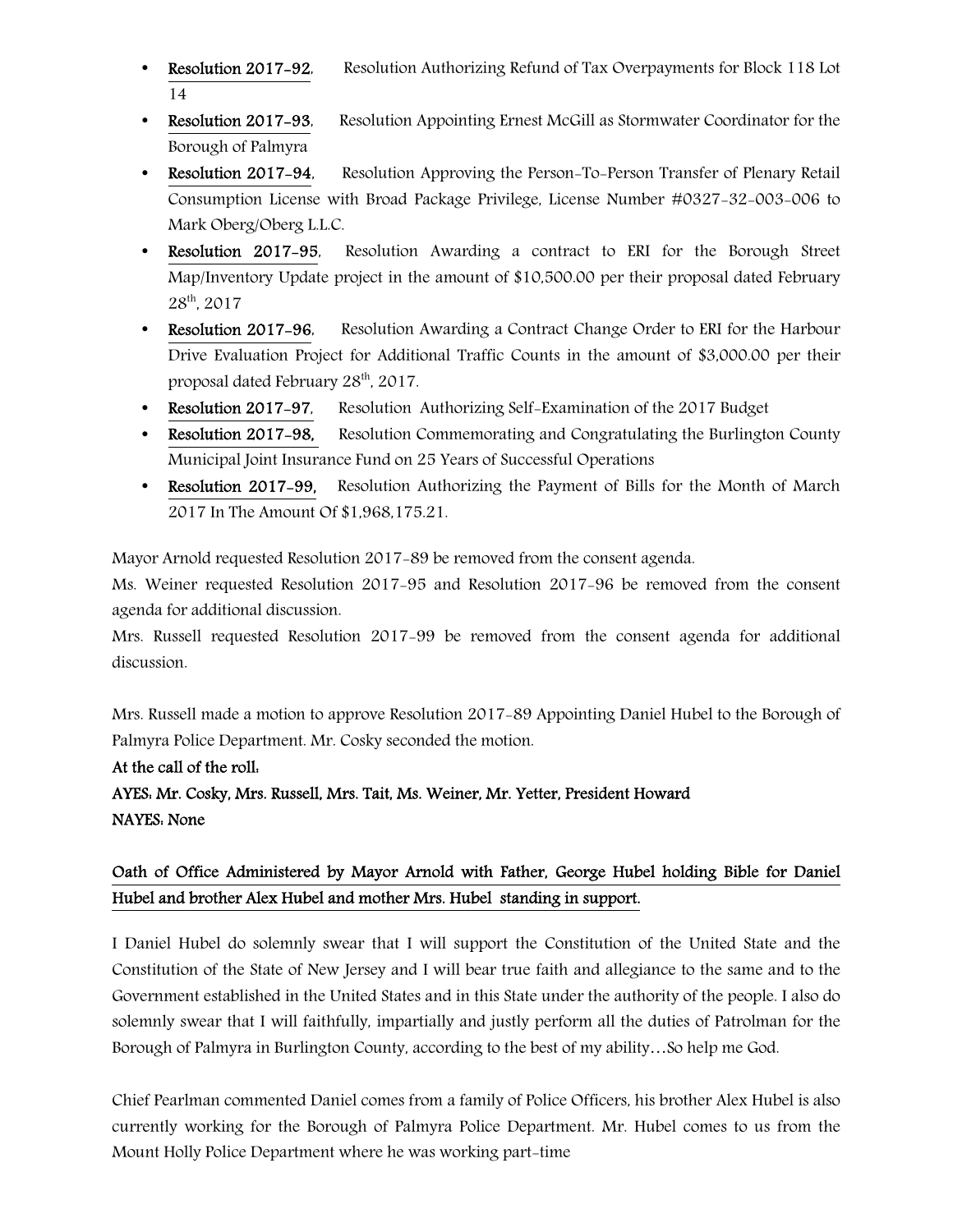Mr. Cosky made a motion to approve the Consent Agenda Resolution 2017-90 thru Resolution 2017- 94 and Resolution 2017-97 thru Resolution 2017-98. Mr. Yetter seconded the motion.

# At the call of the roll: AYES: Mr. Cosky, Mrs. Russell, Mrs. Tait, Ms. Weiner, Mr. Yetter, President Howard NAYES: None

Resolution 2017-95, Resolution Awarding a contract to ERI for the Borough Street Map/Inventory Update project in the amount of \$10,500.00 per their proposal dated February  $28<sup>th</sup>$ , 2017

# Discussion was heard regarding Resolution 2017-95;

.

Ms. Weiner indicated she felt like she still had a lot of questions and not understanding the resolution in its entirety. Ms. Weiner asked if this could be tabled until she could gather additional information. Mayor Arnold stated we have two meetings a month, the first is our work session where all professionals are present for questions and we discuss all matters coming before the governing body for vote. The second meeting is to take action on the items we have previously discussed. There is a two week period in between those meeting where you can gather additional information, if you need it, to be prepared for the next meeting. Mayor therefore indicated she will be moving forward with this item.

Mrs. Russell made a motion to approve Resolution 2017-95, Mr. Cosky seconded the motion.

At the call of the roll, the vote was: AYES: Mr. Cosky, Mrs. Russell, Mrs. Tait, Mr. Yetter, President Howard NAYES: Ms. Weiner

Resolution 2017-96, Resolution Awarding a Contract Change Order to ERI for the Harbour Drive Evaluation Project for Additional Traffic Counts in the amount of \$3,000.00 per their proposal dated February 28<sup>th</sup>, 2017.

# Discussion was heard regarding Resolution 2017-96;

Ms. Weiner expressed as before, she felt like she still had a lot of questions. Ms. Weiner asked if this could be tabled until she could gather additional information. Mayor Arnold indicated we will be moving forward with this item also.

Mrs. Russell made a motion to approve Resolution 2017-96. Mr. Cosky seconded the motion. At the call of the roll: AYES: Mr. Cosky, Mrs. Russell, Mrs. Tait, Mr. Yetter, President Howard NAYES: Ms. Weiner

Resolution 2017-99,Resolution Authorizing the Payment of Bills for the Month of March 2017 In The Amount Of \$1,968,175.21.

Discussion was heard regarding Resolution 2017-99;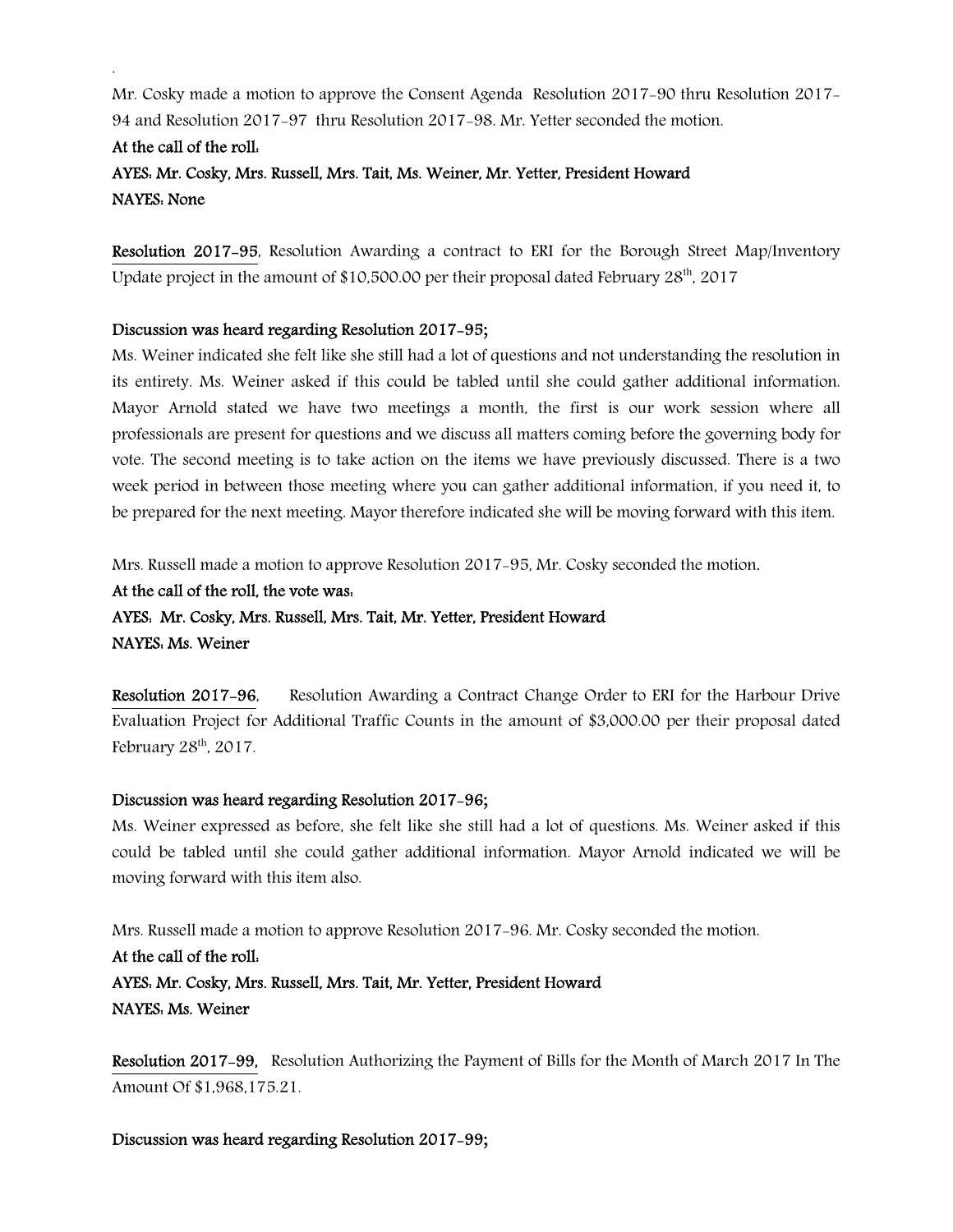# Ms. Russell indicated she was "ok" with it.

President Howard inquired about a bill Maser Consulting submitted in the amount of \$13,746.25 on March 15<sup>th</sup>, 2017. What was for what? Mr. Gural indicated it was for escrow payment; provided by New Jersey American Water for inspections. It is not actually paid for by the Borough, the Water Company escrows those funds to reimburse our engineers who perform those inspections. This work was completed at the end on 2016 and the beginning of 2017 during the transition phase.

Mrs. Russell made a motion to approve Resolution 2017-99. Mr. Cosky seconded the motion.

# At the call of the roll: AYES: Mr. Cosky, Mrs. Russell, Mrs. Tait, Ms. Weiner, Mr. Yetter, President Howard NAYES: None

# MOTIONS

Mrs. Russell made a motion to approve the Treasurer's Report – February 2017. President Howard seconded the motion.

# At the call of the roll: AYES: Mr. Cosky, Mrs. Russell, Mrs. Tait, Ms. Weiner, Mr. Yetter, President Howard NAYES: None

#### COMMUNITY SPOTLIGHT

Habitat for Humanity dedicated the new house at 320 W.  $6<sup>th</sup>$  Street on March 17<sup>th</sup>, 2017. Mayor Arnold indicated it was absolutely wonderful and handed the keys to the new homeowner; in attendance were members of the Governing Body and a bus load of students who participate in the Habitat for Humanity Chapter of Cherry Hill High School additionally a bus load of college students from Ohio State University, who choose to utilize their spring break to help finish this house.

Mayor Arnold indicated the 30 Mayors/30 Developers Seminar was rescheduled to May of 2017. Mayor Arnold and Mr. Gural will be attending.

President Howard indicated the Evergreen Baptist Church is honoring and recognizing our Police Department, Fire Department and EMS Squad on April 23<sup>rd</sup>, 2017 at 11:00 am at the Evergreen Baptist Church, 3<sup>rd</sup> and Markets Streets in Palmyra, NJ. After the recognition, dinner will be held for those in attendance.

Ms. Weiner stated, a new financial class is being offered, starting this week, by the Palmyra Community Center Program Board. A personal finance instructor from Rowan will be teaching the class, which is Wednesday March  $22<sup>nd</sup>$ , 2017. He will be speaking about home budgets and savings. Additionally there will be a second class offered which will cover IRA's, 401k and things of that nature.

Mrs. Russell commended the Palmyra High school students for their excellent performance this past weekend of the play "Thoroughly Modern Mille".

# DISCUSSION ITEMS

Mr. Rosenberg explained, regarding the new fire truck, the public Non-binding Referendum process to the governing body. If the governing body decided to proceed with a non-binding referendum, the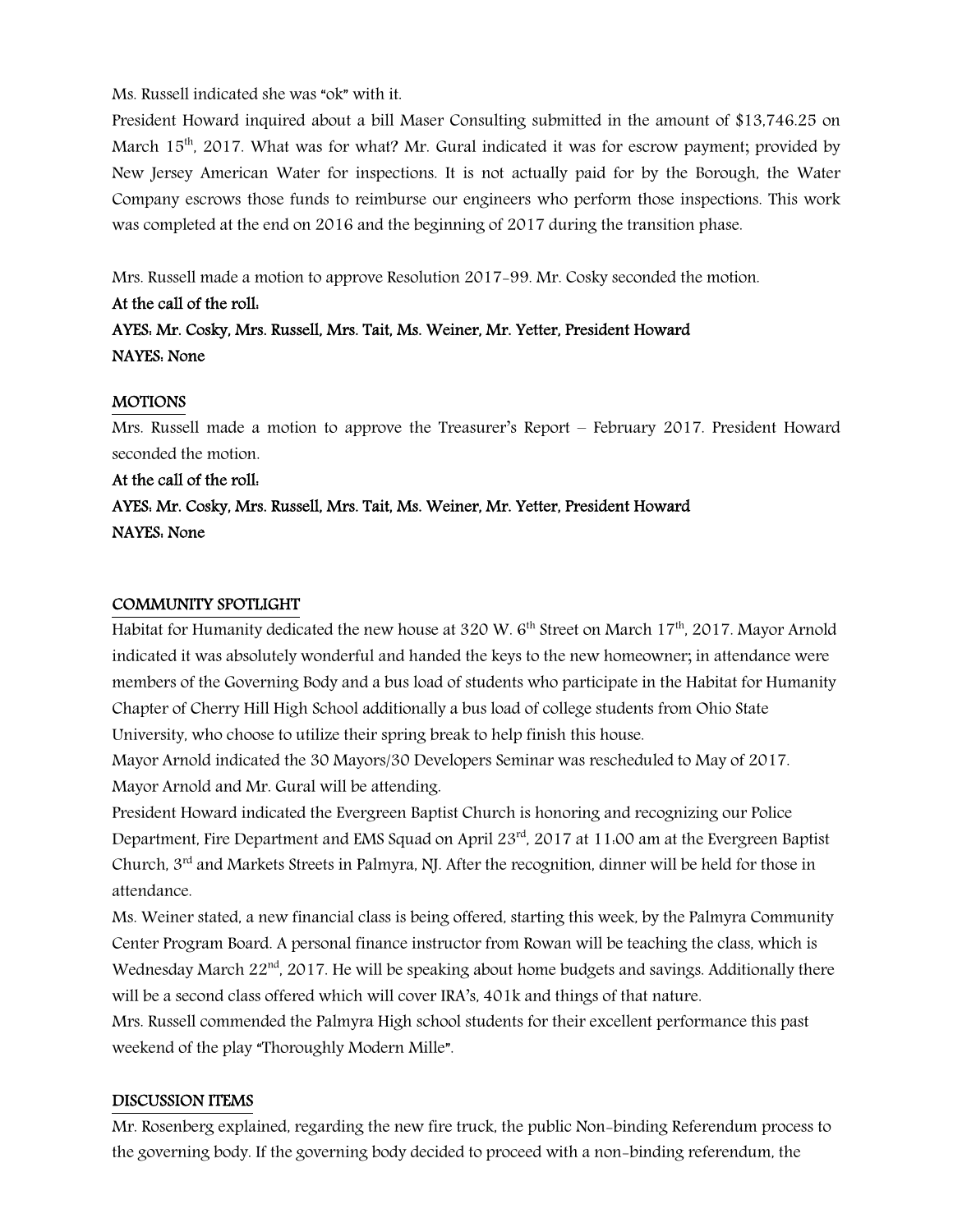governing body must adopt a resolution or ordinance, which must be submitted to the Burlington County Clerk for inclusion on the ballot for the general election. The governing body would create a question and short interpative statement, explaining in more detail the question, which would then be submitted it to the county clerk 81 days prior to the general election. As a matter of law it is nonbinding. There is no cost associated with this process. President Howard indicated the Chief, Mr. Dreby stated that the price would change making the cost approximately 30,000.00 more on or about November 1<sup>st</sup>, 2017. The election is November 7<sup>th</sup>, 2017, so if we hold off until after the election is will cost us more to obtain the truck. Chief Dreby verified the information President Howard stated and also indicated the request for a new truck has historically never been put out for a public referendum. Chief Dreby also stated a presentation was done during the budget process explaining the need for the new ladder truck and to move forward as quickly as possible due to the age and condition of the truck we currently have. Mrs. Russell asked if the power point presentation could be put on our website. Mr. Gural indicated yes.

Mayor Arnold indicated she would like to start holding Redevelopment Agency Meetings, starting next month, April 3<sup>rd</sup> at 6.30 p.m., prior to the regularly scheduled meetings. Mayor Arnold and Mr. Rosenberg directed Ms. Jackson to properly advertise the Redevelopment Agency Meetings until the end of this year, all starting at 6:30 p.m. on the first Monday of the month prior to the Council Caucus Meeting, to be held in Borough Hall, 20 W. Broad Street, Palmyra, NJ 08065

# ADMINISTRATOR'S REPORT

Mr. Gural informed the governing body of the Burlington County JIF Elected Officials Liability Seminar to be held Wednesday, March 29<sup>th</sup>, 2017 at O'Conner's in Southampton. Be mindful that we receive a 250.00 credit for every elected official that attends.

Mr. Gural indicated the discussion we had during the budget meeting regarding establishing a Recreation Trust Fund; good news we previously established, via Dedication by Rider, that Recreation Trust Fund back in 2001, therefore half of the work is already done. The CFO would still have to set up a specific Recreation Trust account. Mr. Gural again notified council of the importance of this program, as over the weekend we had another incident at the center with a group, which that left a lot of trash and some minor damage. If there were a staff person in the building would could have eliminated that type of problem.

Mr. Gural stated he had reached out to the Bridge Commission regarding the fuel storage tank project, and we do have the final numbers after investigating the potential cost of the project. Mr. Gural has asked them for final word regarding their participation, and are hoping to have more information in the coming weeks.

The Workable Relocation Assistance (WRAP) Plan Mr. Gural stated is a plan we are required to file with the state, regarding how we are going to handle occupants of homes the Borough has ordered to vacate because the property is in such disrepair that it is not habitable. It involves the Borough having to create a WRAP Plan and potentially pay to house an individual or family which we have displaced from their home. Mr. Gural indicated that the current problem may be fixing itself, however Council needs to know because it may still become an issue. Mr. Cosky inquired how long we are responsible to house someone. Mr. Gural indicated 30 days.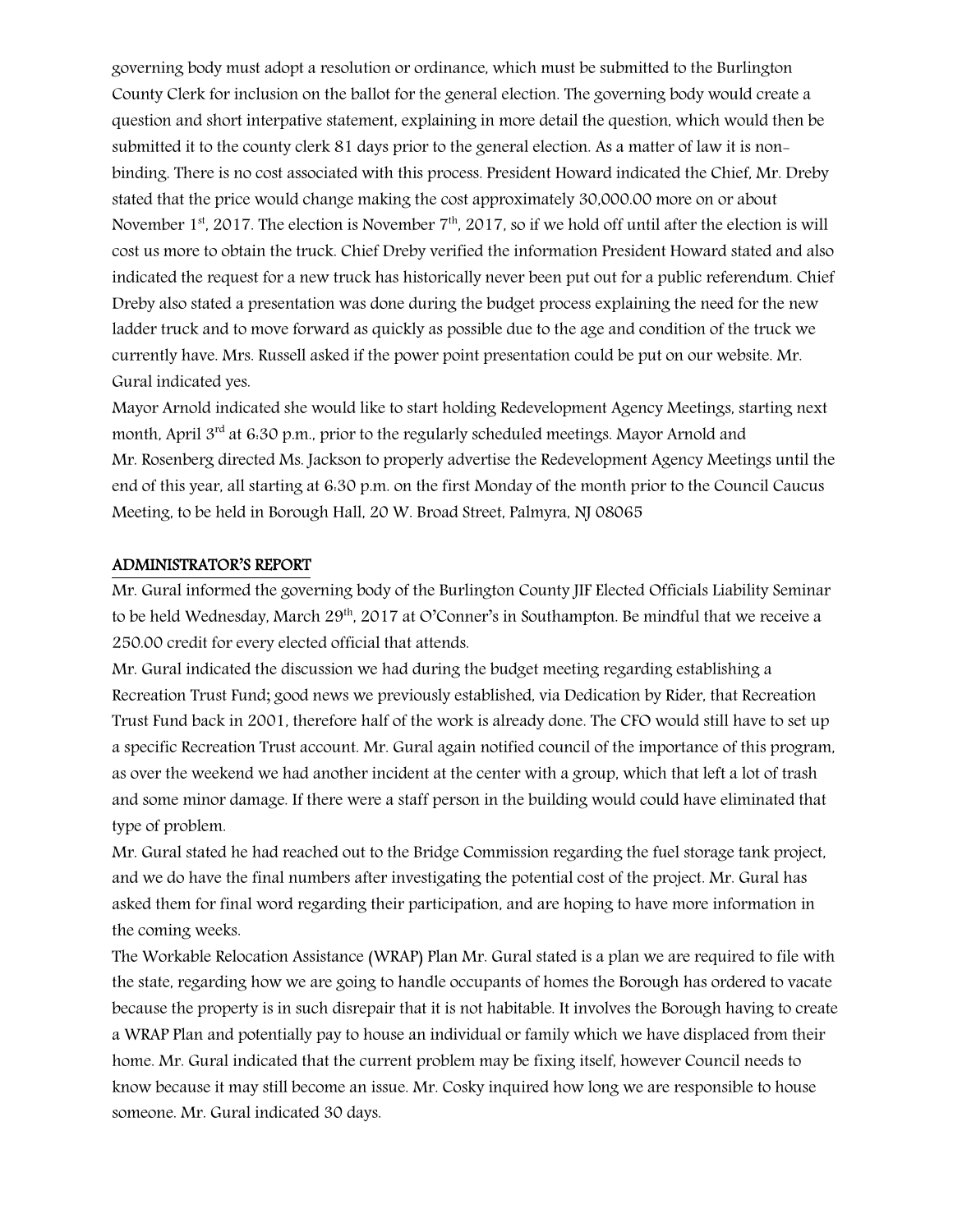Mr. Gural announced the Governor's Award Dinner/ Occupational Safety and Health Awards Program Dinner will be held on April 18<sup>th</sup>, 2017. Due to the efforts of Tracy Kilmer the Borough has been recognized for a number of years for our outstanding Safety Program. If anyone is interested in attending please let Tracy Kilmer know and she will get you registered.

Mr. Gural indicated the Tree Services Bid is almost ready to go out, this contract is going to be for two years instead of one and should be out soon.

Mr. Gural stated the CERT Agreement is still being worked on and has not been finalized just yet. Once it is finalized it will be forwarded to the governing body for consideration.

The MEC Investigation/Remediation at Palmyra Cove Nature Park/NAI has begun today, both men and equipment are on site at the Nature Cove and the NAI properties additionally the survey is complete.

#### COMMITTEE REPORTS

Councilmen Yetter indicated the green team has not had a meeting since our last council meeting. Public Works had many complaints regarding the plowing in of driveways after the storm, there is really no way they can avoid plowing in a driveways, it's going to happen. They clear as many as they can but they can't do every driveway in town. Mr. McGill is going to look into the possibilities of plowing in other patterns than what has always happened in the past. We also are looking at possibly of purchasing another piece of equipment which will help with the snow removal at corners especially along the school routes.

Councilwoman Russell stated that the Shade Tree Advisory Committee has not yet met. Ms. Russell also indicated she had attended the school board meeting and they were doing their winter roundup congratulating the winter sports teams regarding their efforts for that season. President Howard inquired from Ms. Russell, he read that the school budget was going to go up, are they having a separate meeting for their budget? Ms. Russell indicated that yes, the budget always goes up due to salaries and benefits etc., and their process for budget completion is different than ours. The school board begins that process in May as there are a number of meetings they have to have with the public. Mr. Howard asked if the 6<sup>th</sup> graders going to the high school had anything to do with the increase in the budget. Mrs. Russell indicated if the  $6<sup>th</sup>$  grade students go to the high school it has nothing to do with the potential increase in the budget. The board was just looking for a leveling as there are more students at Charles Street School than at the High School. Mrs. Russell indicated that anyone who has a concern regarding the 6<sup>th</sup> graders going to the high school should go to the school board meetings and speak up about it.

Councilwoman Weiner stated the Business and Community Development Committee did not meet this week, our meeting is scheduled for next week. The finance committee did not meet again this month we met prior to the budget.

Councilwoman Tait indicated the finance and admin committee did not met this week. Mrs. Tait also asked council if they could get back to her and let her know which public events they would like to work with as soon as possible, so that whatever is left can be divided out to council. Mrs. Tait also stated the date of the Easter Egg Hunt has to be changed from April  $8<sup>th</sup>$ , 2017 to April 15<sup>th</sup>, 2017 as April  $8<sup>th</sup>$  is opening day for baseball season. Mayor Arnold asked Mrs. Tait if when she is available, they could set up a date when they can go over the public event dates and the list of who wants what public event.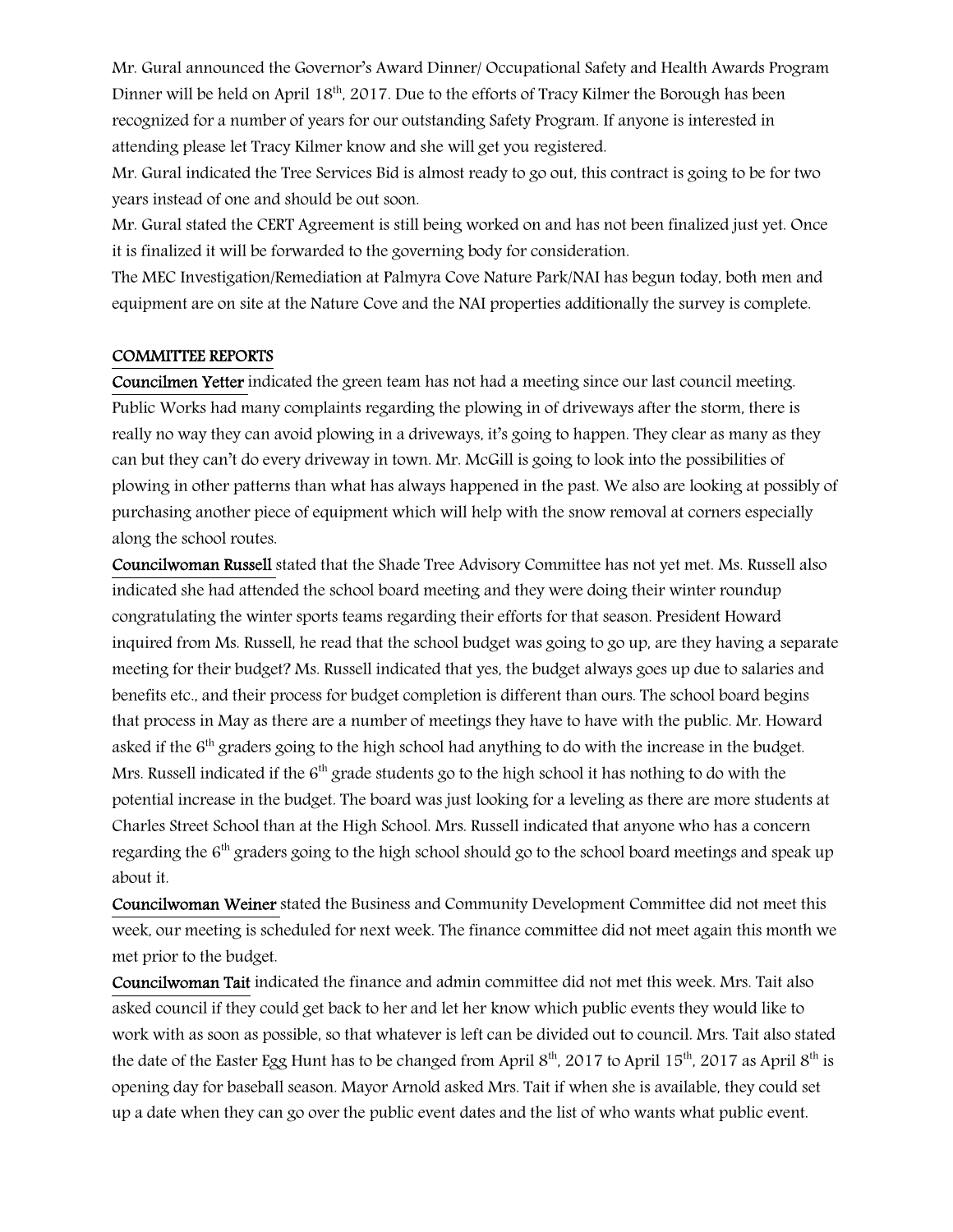Councilmen Cosky stated he met with Tracy last week and she runs a very tight ship. If you plan on making some change to your home which may require a permit please check with the construction office prior to taking on the project, because if it's done without the proper permits you will be issued a violation. Mr. Cosky will be meeting with the entire construction committee Mr. Howard and Mrs. Russell on the 28<sup>th</sup> of March.

President Howard indicated they will be having a youth and recreation committee meeting next week. President Howard asked if we were doing committee reports at every meeting. Mayor Arnold indicated yes.

Mayor Arnold stated she and Mrs. Tait would be getting together to finalized the list of dates for public events. Mayor Arnold indicated the National Honor Society is being inducted this week at Palmyra High School and the Communications Committee will be meeting this week. The Public Safety Committee must also re-schedule a meeting with the Chief and the Lieutenant and one with the ambulance association. Mayor Arnold also indicated she attended the Palmyra Harbour Condo Association meeting, where they had a lot of things to say about the snow removal and also regarding crosswalks, corners and curb cuts. Mayor Arnold asked Chief Pearlman if there was something he would like to speak about regarding the monthly police report. Chief Pearlman indicated that in February of this year the department responded to a call with the Fire Department to an address in town, only to find a grow house with over 252 marijuana plants, there was no press release at that time as there was an ongoing investigation which was not complete. Mayor Arnold also indicated she will be attending a seminar on March 27<sup>th</sup>, 2017 for Small Business owners and, being hosting by Congressman Norcross.

PUBLIC COMMENT Please sign in at the podium and state your name and address for the record.

Council will give all comments appropriate consideration. Each citizen will be allotted up to five (5) minutes to speak, in order to allow everyone an opportunity to ask questions and express their opinions or concerns. Please direct all comments to the Mayor. Each citizen may only speak once during each public portion.

Mr. Yetter made a motion to open the public portion. Mrs. Russell second the motion.

#### At the call of the roll:

#### All voted in favor of the motion

Brian Norcross – Morgan Avenue Mr. Norcross noted he sat at the budget meeting and there were a lot of questions which can up regarding the community center programing board and the Halloween Committee not providing the proper documentation. Being a prior councilman and last year sitting in the budget meetings, I thought it was pretty clear, that if you were sitting on a board or had a particular interest in a group you could not speak when you were sitting on the dais. Mr. Norcross indicated he felt that it should be referred to the ethics commission to see what is allowed and what is not. Mr. Norcross indicated when you sit on multiple committees, applauding those who do, there is a conflict regarding weather or not someone should or could speak at particular times, especially from the dais. As a resident it was embarrassing to sit at the budget meeting as see that go on within council. Mr. Norcross also inquired about the Fourth Street and Morgan Avenue study. Mr. Norcross indicated he saw the traffic counters down just wanted to know where council was going with installing four way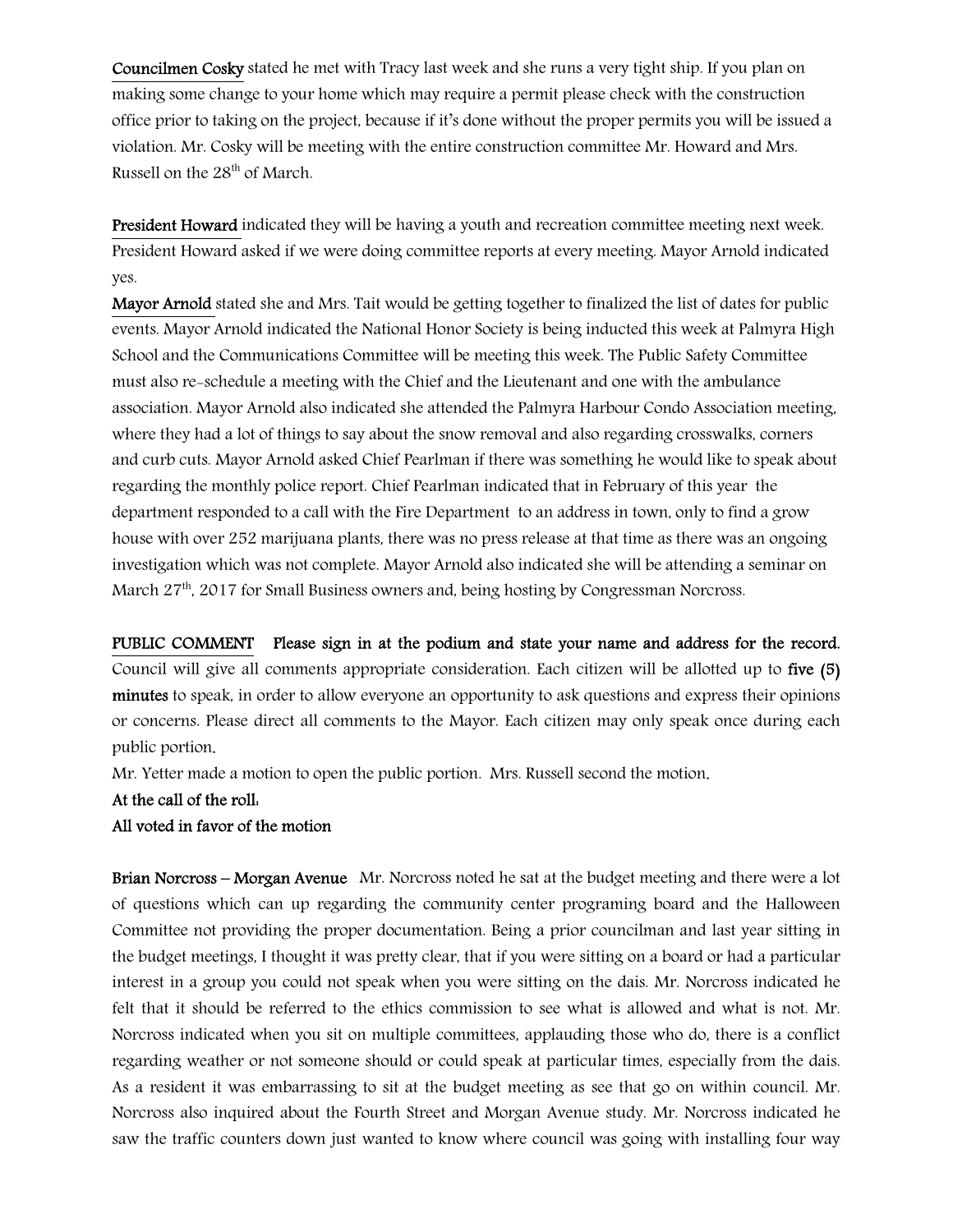stop signs. Chief Pearlman indicated he would send a memo to Mayor and Council regarding the traffic study and counts which they completed on Fourth Street and Morgan Avenue. Chief Pearlman also indicated there does not appear to be a speeding issue of concern. Chief Pearlman stated council may wish to have the engineer give them the numbers which allow for a four way stop to be installed. Mr. Gural indicated that in order to change that intersection we would have to have our engineer complete a study to evaluate that intersection to determine if a change to the signage is needed, that is a requirement of NJDOT. Mr. Norcross also expressed a concern regarding the ladder fire truck being able to get down Morgan Avenue because it is narrow and because people park on both sides. Mayor Arnold indicated it would be discussed further at the public safety committee meeting and will be place back on the agenda for our next meeting as a discussion item. Mr. Norcross then thanked public works for the job they did during the storm however inquired as to whether or not we had a policy in place, that when there is a storm residents are supposed to park on one side of the street and when the street is plowed the cars are to be moved to the other side of the street so that public works could plow the other side. Mr. Gural stated that at one time that was the policy however it was found to be unenforceable from a police standard, currently the are snow emergency routes which you cannot park on when it is snowing, they are Broad Street, Cinnaminson Avenue, Temple Blvd., Highland Avenue, Market Street and Public Road. We ask residents to utilize their off street parking so that public works can plow, however everyone does not have off street parking.

Kathleen Russel – Firth Lane Ms. Russell indicated there is no reason for people to be parked on Firth Lane during a snow event. I came regarding the Halloween Parade Committee, I understand what Mr. Norcross said about people being on Council and sitting on committees. Ms. Russell apologized for the required paperwork being turned in late, however noted the organization is currently transitioning officers. Ms. Russell indicated there were suggestions on Facebook that monies were missing from their budget and she would like it "out there" that no money is missing from their budget. "We are a total volunteer committee, and we do this because our town loves this". Ms. Russell indicated the budget for the Halloween Parade has increased over the years, indicated the first one was about 7 to 8 thousand dollars, last year was about 11 thousand dollars and we are hoping to spend about 15 thousand maybe 17 thousand dollars this year. Ms. Russell indicated this is done to increase the number of people attending with the hopes of getting more donations and displaying Palmyra as a great town. Ms. Russell also indicated she agreed with the Norcross in that people who serve on committees and then get elected to office are then lost to that committee, there is not another 3% coming in to replace them. Ms. Russell stated the Facebook page of the Halloween Committee currently has 900 followers and 600 on a daily basis. Ms. Russell said the budget has been presented to the administrator and he is satisfied with the budget we presented, as Mindie does a beautiful job, and every penny is accounted for. Ms. Russell stated she did not know if there was additional information needed however did indicate the thought she had to sign a letter. Mr. Gural indicated they would go over it at a later time. Ms. Russell indicated some finances were left over from last year, as last year there was a cancellation due to rain. This year they are looking into purchasing additional rain date insurance. Mr. Russell indicated she would coordinate with the Chief Pearlman to schedule a rain date on the calendar. This year the Halloween Parade will be on a Monday night, October 30<sup>th</sup>, 2017. Mr. Russell stated that carried over from 2016 is \$7,000.00, total receipts for last year was \$17,000.00 and the committee spent \$11,000.00 and that had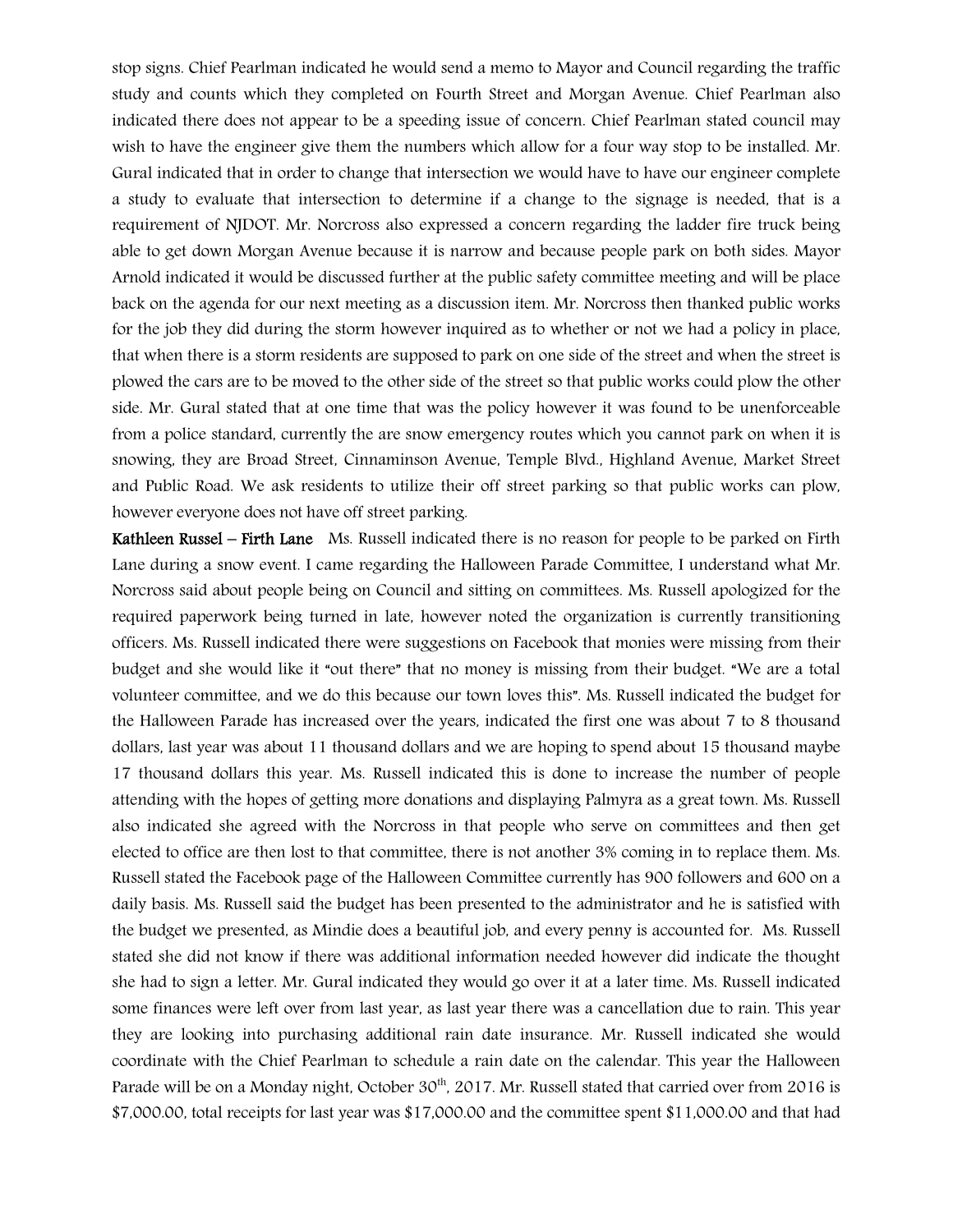a last contribution from Med Express of \$1,500.00. Mrs. Tait indicated that Kathleen Russell is taking over a President as Mrs. Tait has stepped down.

Bob Hawk – Columbia Avenue Mr. Hawk stated when coming down Garfield Avenue from the 800 block, when it snows, it turns into a one lane street because they make do not clear the point, it should be open so you can make the right hand turn onto Columbia Avenue. Mr. Hawk also indicated no one stops at the stop signs at Spring Garden Street and Parry Avenue, maybe we can make the stop sign bigger or place an overhang sign indicating a stop is coming. After much discussion Mayor Arnold indicated council would look into it.

Lee Stoner – Charles Street Ms. Stoner stated she was here representing the Palmyra Community Center Program Board, which she believes has submitted all the requested documents. Mr. Gural stated in the documents which were received today, both the Palmyra Community Center Program Board and the Halloween Committee have fulfilled the requirements as previously identified. Ms. Stoner asked, and the official information as well? Mr. Gural indicated, yes. Mrs. Tait then stated she had stepped down from the board and is now a volunteer and Elizabeth Beech is the new president. Ms. Weiner indicated she also is no longer a member and is actively looking for a treasurer for the Halloween Committee. Mrs. Tait indicated that these two programs are so important, because there wasn't a Halloween Parade, and we brought it back, and it's growing bigger each year. Mrs. Tait also stated she is so proud of the Community Center Program Board because we have be able to bring programs into the community that people have asked for. We need volunteers to help with these programs. Ms. Weiner thanked the new board members for stepping up when the needed to let go. Mrs. Russell indicated there are a lot of people these programs need to pull in and it takes a town, to keep it a town and to raise all the children that are in it.

Mrs. Russell made a motion to close the public portion. Mr. Yetter seconded the motion. At the call of the roll: All voted in favor of the motion

#### MAYOR AND COUNCIL COMMENTS

Mr. Yetter stated I don't think we ever cleared up the issued of whether you can sit on the Palmyra Community Center Program Board, or Halloween Parade Committee and serve on Borough Council at the same time. Mrs. Tait stated as far as she understands you can. Mayor Arnold stated that we did have an opinion last year, and we were working with that opinion in moving forward, and if the Borough is expending funds and donating to those organizations of which you are sitting on a board where you can chose or decide how those funds are being spent, therein lies the conflict, but we no longer have to worry about that as it's all cleared up.

Mrs. Russell said everyone have a good week.

Ms. Weiner no comment